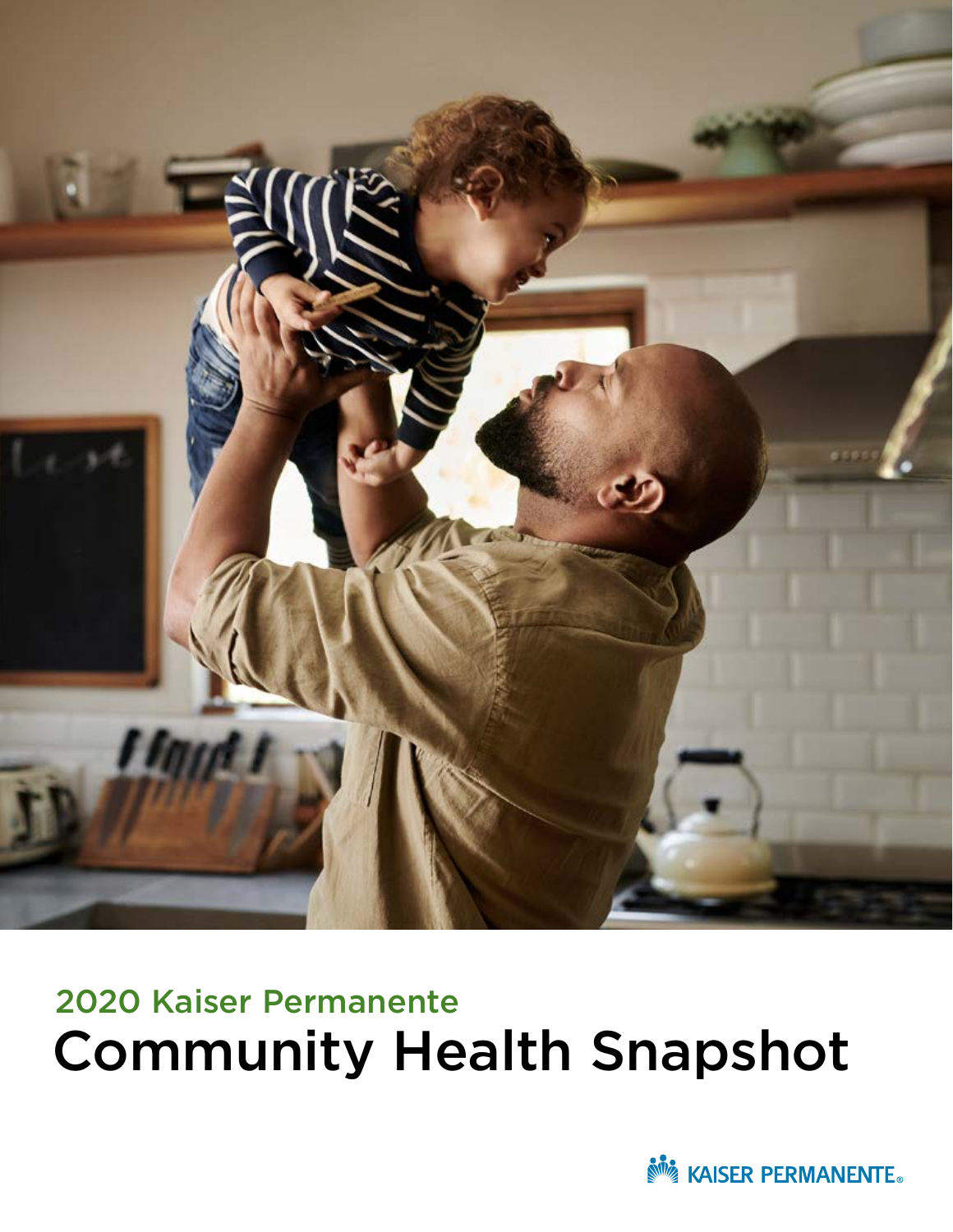

# Our values and commitment

2020 called on us to respond to a global pandemic, accelerate our efforts to support the social health of our communities, and to confront — unequivocally — the health and wealth gaps created by systemic racism and deeply entrenched inequities in our society.

We recognized that this was a time when our values and our commitment to health compelled us to do even more to create more healthy years for all. In pursuit of this goal, we brought our energy and ingenuity to foster healthier, more equitable communities.

At the heart of these efforts are initiatives and interventions designed to meet the social needs of our members and communities, which grew at an accelerated pace during the pandemic. As needs expanded, we continued our work to house homeless individuals and invest in affordable housing; increase access to nutritious, affordable food; and develop economic opportunities in our communities.

We dedicated ourselves to improving the health of the millions of people who live in the communities we serve and our 12.4 million members. In the midst of the pandemic and the disproportionate toll it has taken on Black, Indigenous, Latino, and various communities of color, we moved quickly and intentionally to provide increased support for people who are too often the first to absorb the brunt of society's crises and the last to feel relief.

We are proud of the work we were able to accomplish in 2020, together with our teams and many community leaders and organizations, even as we acknowledge the tremendous challenges that remain ahead of us. We will continue our focus on furthering health equity across our communities, unwavering in our dedication to efforts that result in fair and just treatment, access, opportunity, and advancement of all people in pursuit of their total well-being.





David Grossman, MD, MPH Interim Senior Vice President, Social and Community Health Kaiser Permanente



Stephanie Ledesma Interim Senior Vice President, Community Health Programs Kaiser Permanente

Cynthia A. Telles, PhD Chair, Community Health Committee of the Boards of Directors Kaiser Permanente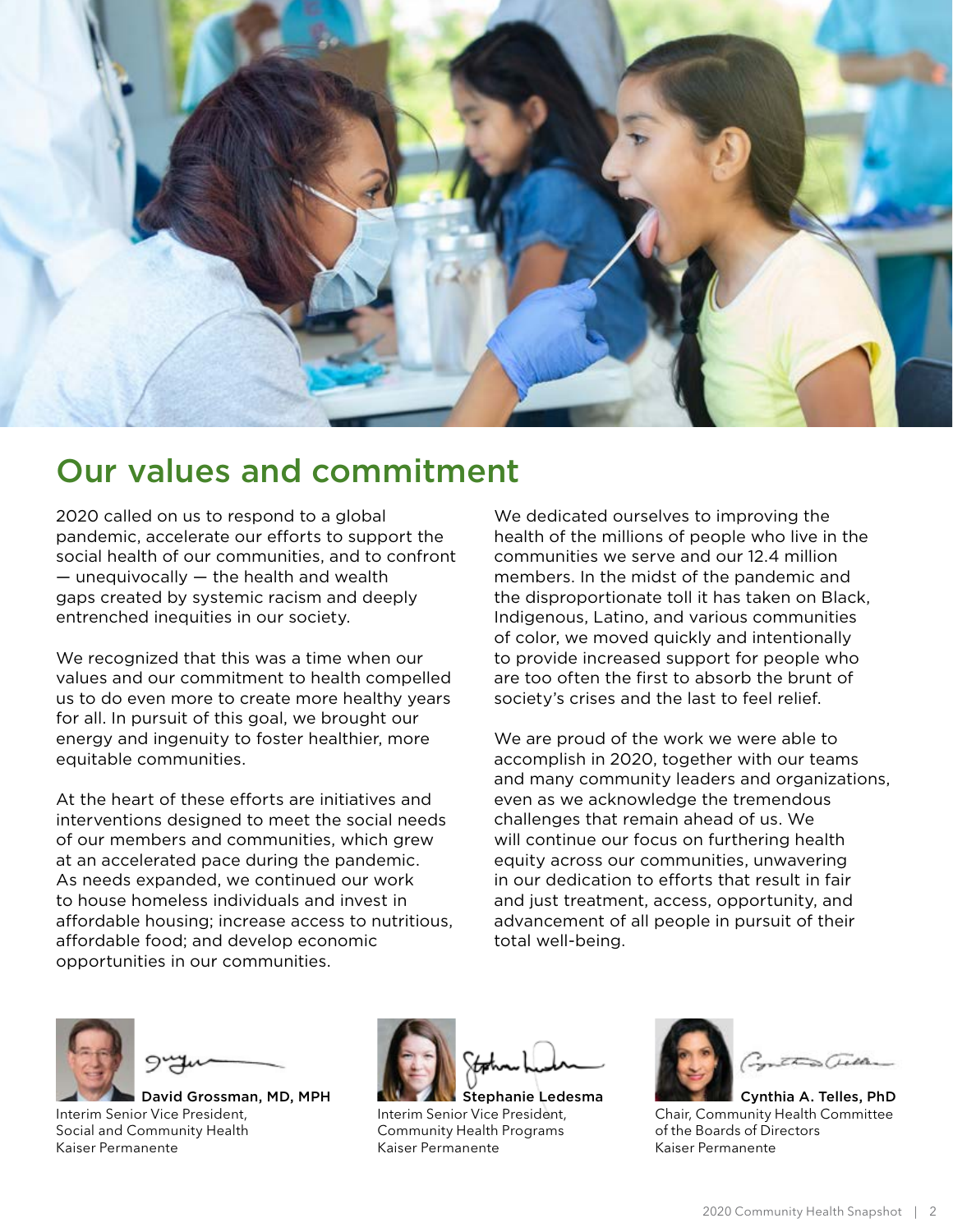

# Community Health Investment

As the nation's largest nonprofit integrated health care organization, Kaiser Permanente is missiondriven to improve health and well-being in the communities we serve. The COVID-19 pandemic has underscored deep-seated inequities in health care for communities of color and amplified the social and economic disparities that contribute to poor health outcomes. We carry out work in our focus areas through a lens that includes deepening our commitment to equity and inclusion.

# Economic Opportunity

Communities of color are disproportionately affected by a lack of economic opportunity, living under sustained financial strain that creates multiple barriers to good health.

The COVID-19 pandemic has fueled dual health and economic crises, widening racial health and wealth gaps even further. Kaiser Permanente sought innovative ways to help increase support for long-term economic opportunity, weaving these activities into a broader pandemic response.

In June 2020, Kaiser Permanente announced a series of actions to address systemic racism



and lack of economic opportunities that have persisted for far too long and prevented communities of color, and especially Black communities, from achieving total health. This included a \$60 million joint investment with Local Initiatives Support Corporation to provide recovery and growth capital to entrepreneurs of color and \$40 million in grants to address emotional trauma and support equitable economic opportunity. Our work with nonprofits and community organizations supported approximately 1,400 entrepreneurs in 2020.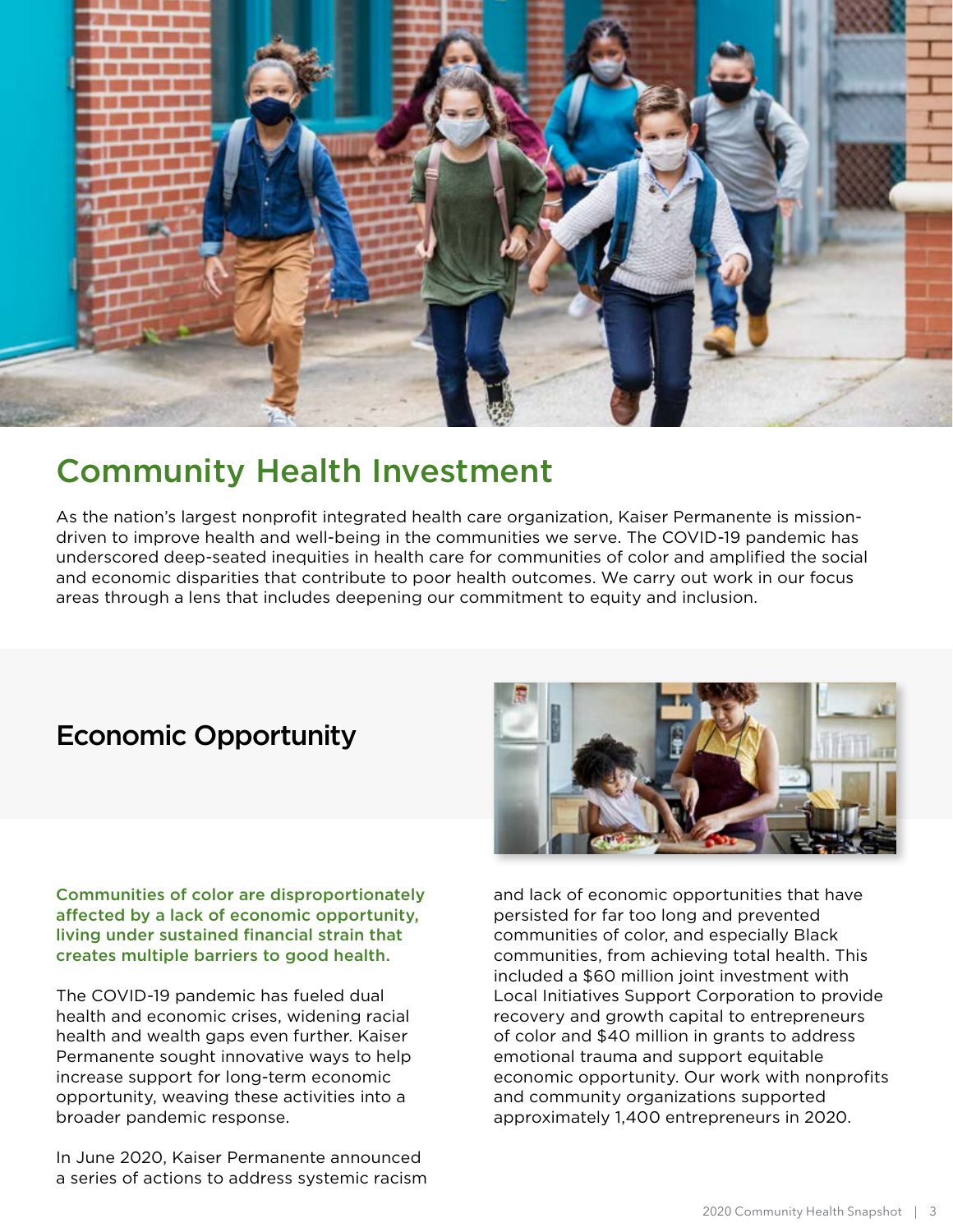### Housing for Health

Without a safe place to call home, it's nearly impossible to focus on basic health and medical needs. Kaiser Permanente is leading efforts to end homelessness and preserve and increase affordable housing by making investments that have long-term impact, shaping public policy, and catalyzing innovative partnerships.

To respond to the increased vulnerability to COVID-19 among people experiencing homelessness, Kaiser Permanente provided 46 grants totaling \$6.3 million to strengthen COVID-19 prevention and response for this population across our regions and markets. This vital funding enables communities to respond to specific local needs, such as expanding testing, increasing staff capacity for symptom monitoring, enhancing coordination with local public health departments, and building capacity for health care providers who serve homeless people.



Long-term solutions to the homelessness and affordable housing crisis continue to be a cornerstone of our work. To this end, Kaiser Permanente contributed \$25 million to California's Project Homekey. This publicprivate partnership is providing \$800 million in grant funding to local public entities to help expand long-term housing for people experiencing homelessness through acquisition and rehabilitation of hotels, motels, and vacant apartment buildings. Kaiser Permanente has also partnered with the national nonprofit Community Solutions on the Built for Zero initiative to help accelerate the end of homelessness. Additionally, Kaiser Permanente supported the production of "The Way Home" — a documentary series created by KTF Films and Bread and Butter Films to document and tell personal stories about the affordable housing and homelessness crisis in California. This series was produced to deepen understanding, spark dialogue, and illuminate root causes  $-$  as well as promising solutions  $-$  to the homelessness crisis.

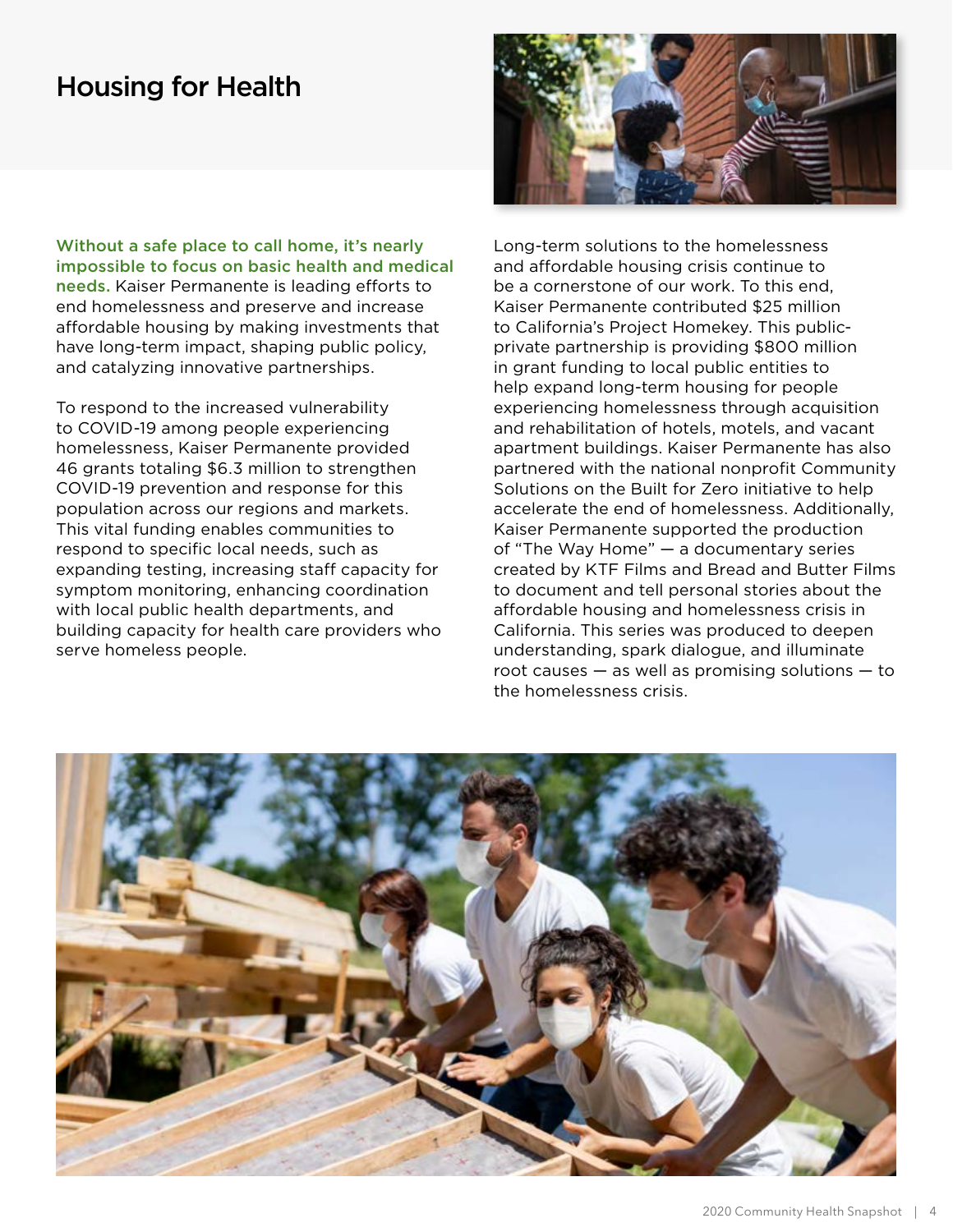### Thriving Schools

The COVID-19 pandemic radically changed the landscape of our nation's schools and school communities. For schools, it has meant teachers adapting to new distance-learning methods; new means of connecting with students who have a variety of mental, physical, and social health needs; new ways to distribute school meals to people who rely on them for daily sustenance; and new levels of stress for teachers, staff, and students.

In 2020, we expanded our focus to address the broader social health needs of the school community that had been exacerbated by the COVID-19 pandemic, including food and housing security, economic opportunities, and safety net resources. In collaboration with over 30 national school health organizations, including Alliance for a Healthier Generation, Action for Healthy Kids, Healthy Schools Campaign, SHAPE



America, and FutureEd, we also developed the playbook "Planning for the Next Normal at School: Keeping students, staff, and families safe and healthy." The playbook is an evolving collection of actions recommended to help school leaders provide safe, healthy, and supportive learning environments, whether in person or virtual. Kaiser Permanente Thriving Schools and Alliance for a Healthier Generation developed the Quick Start Health Assessment, a unique online tool designed to help schools and districts prioritize and implement key mental, physical, and social health practices as they navigate teaching within the context of COVID-19. In May 2020, Kaiser Permanente Thriving Schools partnered with Discovery Education and Alliance for a Healthier Generation to launch Ready, Set, RISE! — a series of no-cost, digital resources for educators to support human connection and empathy in school environments.

### **CityHealth**

CityHealth, Kaiser Permanente's collaboration with the de Beaumont Foundation, advances a package of policy solutions that will help millions of people live longer, better lives in vibrant, prosperous communities. CityHealth's policy recommendations are based on evidence, supported by experts, and have a track record of bipartisan support. CityHealth regularly evaluates cities on the number and strength of those policies. In December 2020, CityHealth released its annual ratings of America's 40 largest



cities, and 4 cities served by Kaiser Permanente earned overall gold medals. Atlanta earned its first overall gold medal, buoyed by achievements in food safety, safer alcohol sales, smokefree indoor air, Tobacco 21, and high-quality, accessible pre-K. Additionally, Kaiser Permanente and CityHealth have helped in recent years to secure major policy wins on laws establishing 21 as the minimum age for purchasing tobacco in Denver, Washington, and Maryland, and complete streets policies in Portland and Seattle.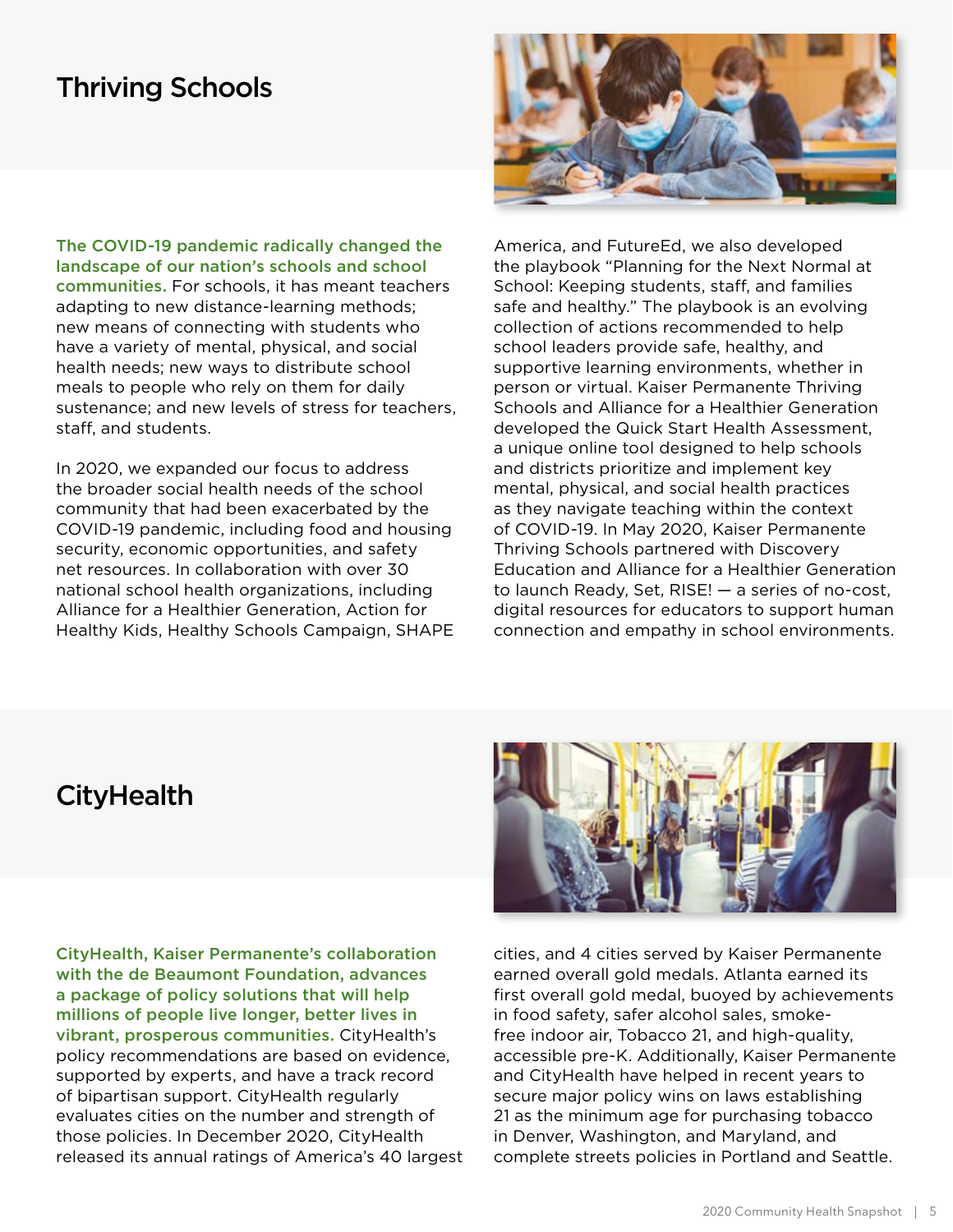### Medicaid and Charity Care

Striving to improve health access also means serving people most in need of health care through Medicaid, medical financial assistance, charitable health coverage, and other forms of subsidized care and coverage. We provided high-quality care to nearly 1,145,000 members through Medicaid and the Children's Health



Insurance Program. We also provided health care coverage through charitable health coverage programs to more than 17,000 individuals with low incomes and families who don't have access to other public or private health coverage, and we provided more than \$551 million in medical financial assistance to patients in need in 2020.

### Environmental Stewardship

Climate change causes many conditions that drive poor health. Damaging extreme weather events such as wildfires, hurricanes, and droughts are increasing the rates of asthma and respiratory diseases, and the spread of infectious diseases such as malaria and Zika virus infection.

In 2020, Kaiser Permanente became the first health care organization in the United States to achieve carbon neutral status. This eliminates



the organization's 800,000-ton annual carbon footprint, the equivalent of taking 175,000 cars off the road. To reach this milestone, Kaiser Permanente improved energy efficiency in our buildings, installed on-site solar power, and made long-term purchases of new renewable energy generation. Kaiser Permanente then invested in carbon offsets to counter the currently unavoidable emissions from the natural gas power that heats and cools our hospitals.

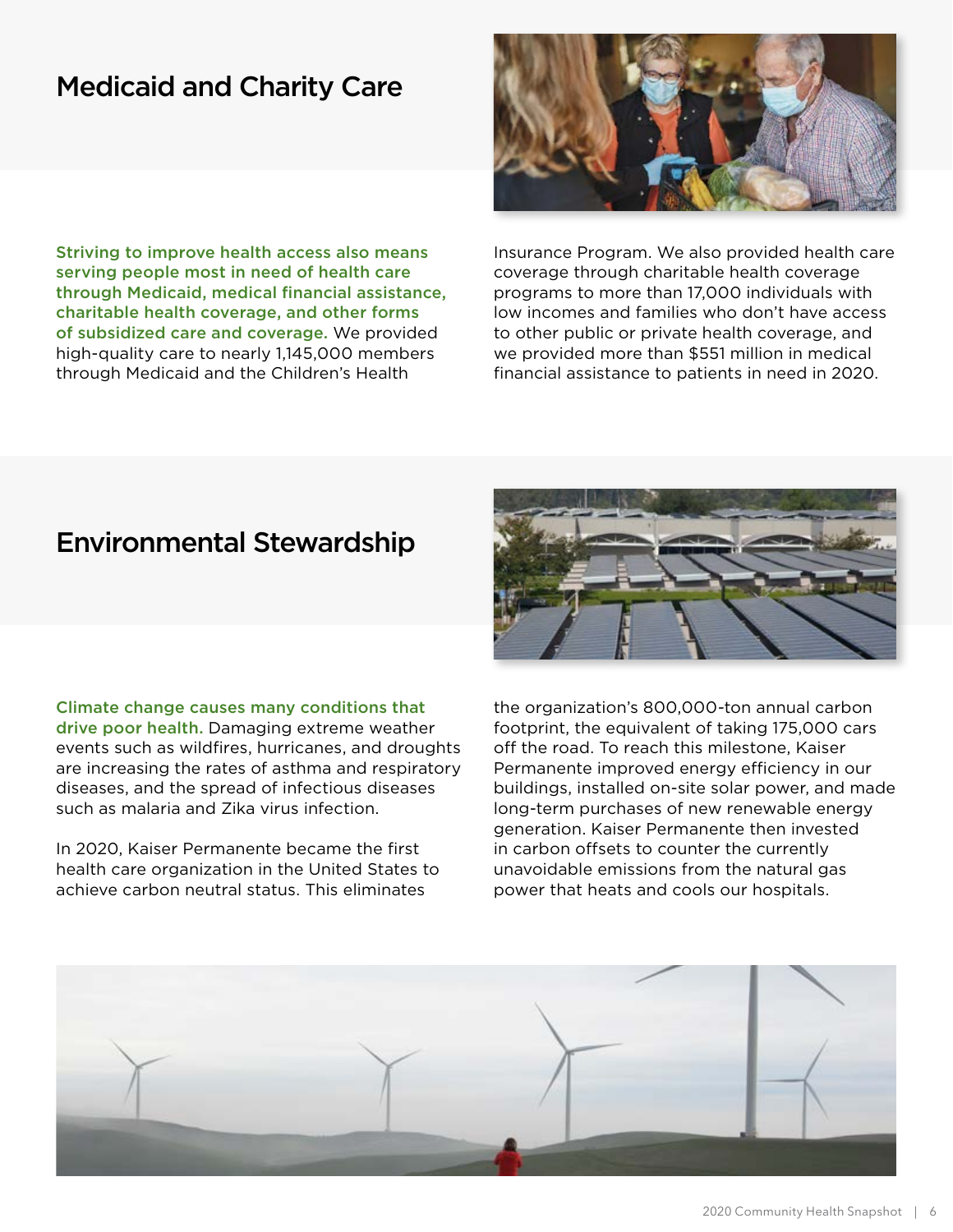# Total Community Health Investment









\$611M Charity care (Medical Financial Assistance Program & Charitable Health Coverage Program)









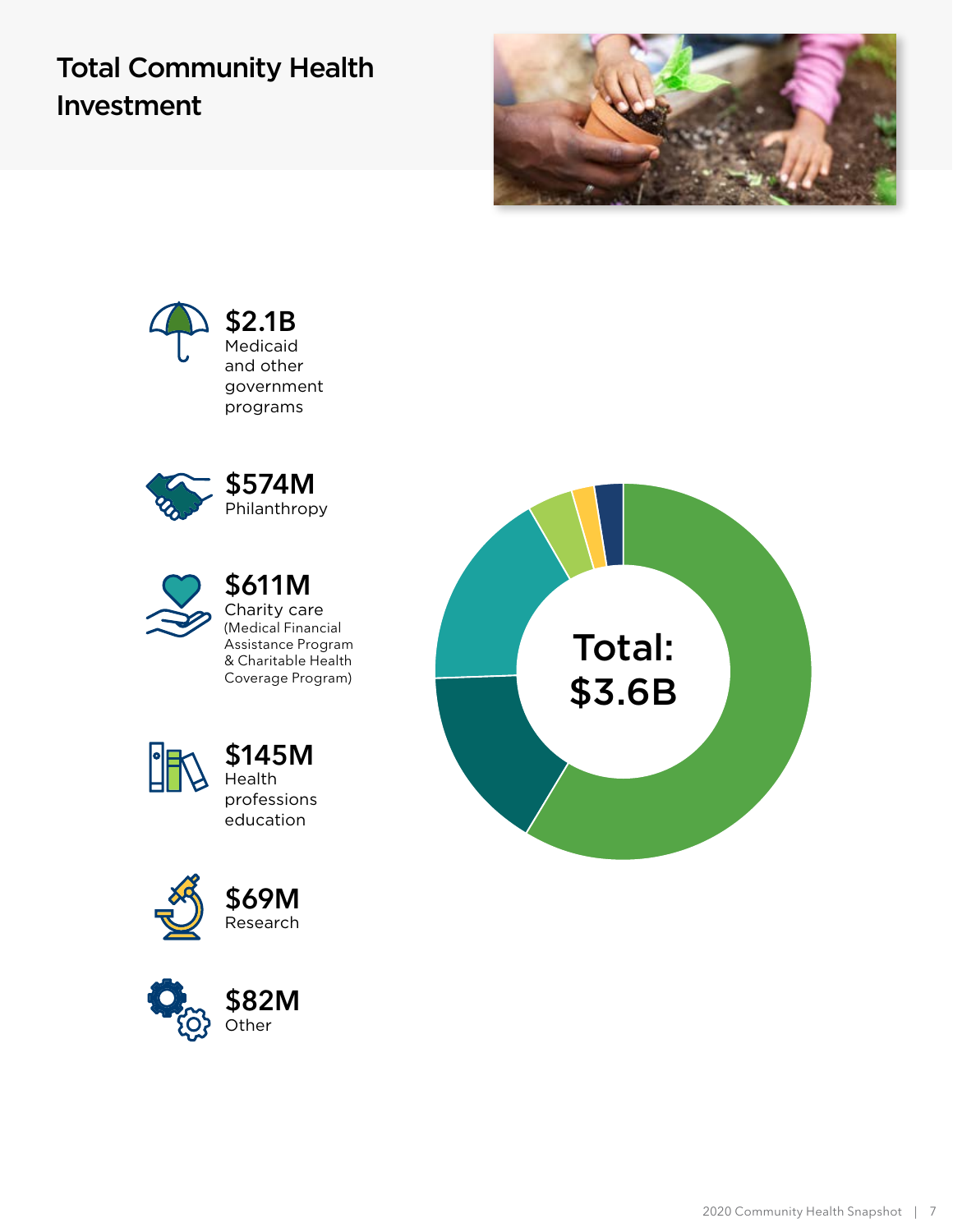

# Member-Focused Initiatives

What we have learned from our work in communities applies to our members as well.

## Social Health

In 2020, Kaiser Permanente asked more than 10,000 of our health plan members about their general health and related social factors, including their ability to afford housing, pay bills, and make personal connections. Sobering findings included significant disparities among our members: Latino members were nearly 5 times more likely to need help buying and finding healthy food than white respondents, Black members were 3 times more likely to need help paying for utilities than white members, and members who self-identified as multiracial were more than 5 times more likely to experience transportation issues compared to white members.

As Kaiser Permanente worked to implement an equitable pandemic response, we launched new social health resources to help address the



myriad social factors affecting our members and communities, with these resources tailored to meet the demands of COVID-19. We published a social health playbook with guidance for care teams on screening patients for social needs and helping them find resources. Thrive Local\*, a resource we developed for connecting members and patients to community-based programs and services and integrating social health into care delivery, was launched in 2019 and continued to grow in 2020. In addition to providing the tool to our clinical partners, we also opened a national call center for members seeking help locating resources in their communities. The call center received nearly 7,000 calls in its first 8 months of operation in 2020 and was a vital resource for helping patients with COVID-19 receive food, housing support, and other essentials.

\* The services described above are not covered under your health plan benefits and are not subject to the terms set forth in your Evidence of Coverage or other plan documents. These services may be discontinued at any time without notice.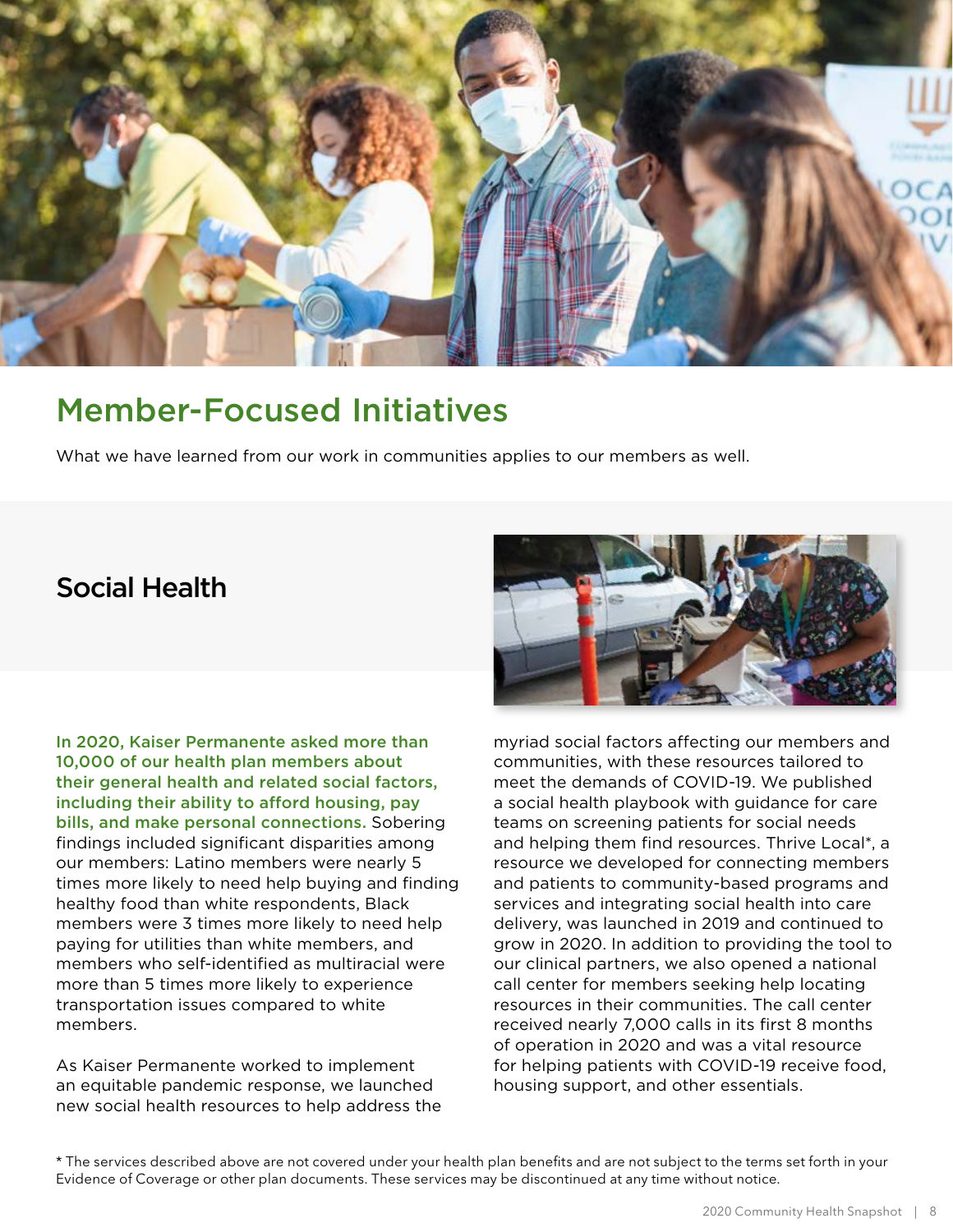## Food for Life

The need for food assistance grew in our communities in 2020, and a survey of our membership showed that 1 in 5 Kaiser Permanente members are experiencing food insecurity while 1 in 7 members experienced new challenges to accessing healthy food during the COVID-19 pandemic.

In response, Kaiser Permanente expanded our existing food security efforts and launched new initiatives to help meet our most vulnerable members' needs. We continued to make strides toward transforming the economic, social, and policy environments connected to food with the launch of our Healthy Savings coupon program to help lower the cost of healthy food at major



grocery stores, and through our research on how to best provide medically tailored meals to people who are discharged from the hospital. By December 2020, over 1,500 patients and their households received 84,000 meals through Kaiser Permanente's medically tailored meals program. Another key achievement of 2020 was the expansion of our Supplemental Nutrition Assistance Program enrollment outreach program to include Medicaid and Supplemental Security Income members who may be at increased risk of food insecurity. As of late 2020, the campaign had reached 2.5 million people and resulted in over 68,000 applications submitted for benefits.

# Read more about our work

#### Economic Opportunity

- [Actions to fight racism and promote equity](https://about.kaiserpermanente.org/our-story/news/announcements/kaiser-permanente-takes-new-actions-to-fight-racism-and-promote-)
- [Pandemic-readiness training for LVNs/LPNs](https://about.kaiserpermanente.org/our-story/news/announcements/pandemic-readiness-training-for-lvns-lpns-for-covid-19-surge) [for COVID-19 surge](https://about.kaiserpermanente.org/our-story/news/announcements/pandemic-readiness-training-for-lvns-lpns-for-covid-19-surge)

#### Housing for Health

- [Spotlighting the human side of homelessness](https://about.kaiserpermanente.org/community-health/news/spotlighting-the-human-side-of-homelessness)
- [Grants strengthen COVID-19 response in](https://about.kaiserpermanente.org/community-health/news/grants-strengthen-covid-19-response-in-homeless-communities) [homeless communities](https://about.kaiserpermanente.org/community-health/news/grants-strengthen-covid-19-response-in-homeless-communities)
- [A place to call home](https://about.kaiserpermanente.org/community-health/news/a-place-to-call-home)

#### Thriving Schools

- [The Planning for the Next Normal at School](https://thrivingschools.kaiserpermanente.org/get-inspired/coronavirus-response/schools-reopening-playbook/) [playbook](https://thrivingschools.kaiserpermanente.org/get-inspired/coronavirus-response/schools-reopening-playbook/)
- [Ready, Set, RISE!](https://www.readysetrisemodules.com/)
- [Caring for the education community during](https://thrivingschools.kaiserpermanente.org/covid19-webinars/) [COVID-19](https://thrivingschools.kaiserpermanente.org/covid19-webinars/)

#### **CityHealth**

• [CityHealth](https://www.cityhealth.org/)

#### Medicaid and Charity Care

- [Medical Financial Assistance Program](https://about.kaiserpermanente.org/community-health/about-community-health/medical-financial-assistance-program)
- [Charitable Health Coverage Program](https://charitablehealth.kaiserpermanente.org/)

#### Environmental Stewardship

- [The first carbon neutral health system in the U.S.](https://about.kaiserpermanente.org/community-health/news/first-carbon-neutral-health-system-in-us)
- [The road to carbon neutral](https://about.kaiserpermanente.org/community-health/improving-community-conditions/environmental-stewardship/the-road-to-carbon-neutral)

#### Social Health

• [Kaiser Permanente creates COVID-19 Social](https://about.kaiserpermanente.org/community-health/news/kaiser-permanente-creates-covid-19-social-health-playbook) [Health Playbook](https://about.kaiserpermanente.org/community-health/news/kaiser-permanente-creates-covid-19-social-health-playbook)

#### Food for Life

• [Food assistance outreach to ease COVID-19](https://about.kaiserpermanente.org/community-health/news/food-assistance-outreach-to-ease-covid-19-financial-strain) [financial strain](https://about.kaiserpermanente.org/community-health/news/food-assistance-outreach-to-ease-covid-19-financial-strain)